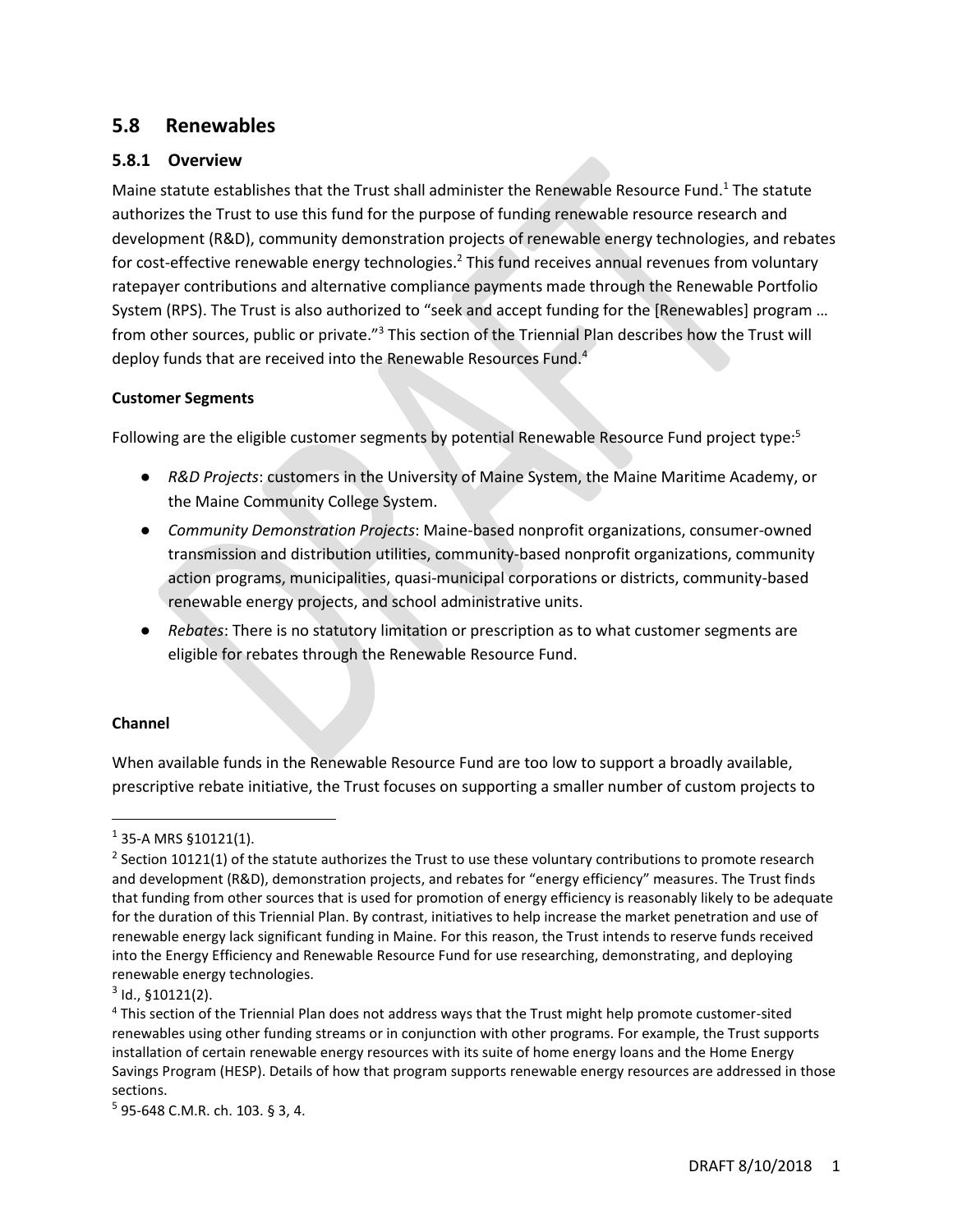advance the R&D or demonstration goals of the fund. The R&D and demonstration initiatives, when offered, are delivered primarily through competitive procurements. When applicable, rebates are delivered through the Trust's contractor-based programs for residential and commercial customers.

# **5.8.2 Objectives**

- Simplify and enhance consumer access to technical assistance and financial incentives relating to the use of alternative energy resources
- Promote community demonstration projects and support the development and commercialization of renewable energy technologies
- Increase public information and awareness of alternative energy technologies and their benefits

# **5.8.3 Market Barriers**

Market barriers for renewable energy technologies include the upfront cost of the improvement, access to financing, lack of information, and lack of technical expertise in broader trades.

# **5.8.4 Opportunity Analysis**

Funding constraints represent the primary factor shaping opportunity for the Renewables Program. Absent new legislation or bonding to generate a new revenue stream, the Trust forecasts that the revenues in the Renewable Resource Fund will be approximately \$50,000 annually. This level of funding is consistent with revenues received during each year of Triennial Plan III. Thirty-five percent of the revenues are directed by statute to the Maine Technology Institute (MTI) to help promote R&D of renewables. The forecasted level of funding that will remain for the Trust after remitting the R&D funds to MTI is insufficient to support a rebate program. With the limited revenue, the Trust will target projects that have the greatest impact on demonstrating low-cost renewable energy options with the greatest end-user payback in community facilities.

The market for demonstration grants consists of Maine-based projects submitted by eligible applicants. The projects must produce energy or heat from renewable sources, including, but not limited to, photovoltaic (PV) systems, solar thermal systems, biomass systems, landfill gas-to-energy systems, geothermal systems, wind systems, and wood pellet systems. Homes and businesses with rooflines or other areas that have an unobstructed, good orientation to the sun and the opportunity to displace expensive heating fuels for water or space heating are good candidates for PV, and also solar hot water or hot air. Per the Trust's rules, these projects must also be cost-effective, provide value to a community, and demonstrate broad community support.<sup>6</sup> Additionally, the Trust will focus on distributed resources on the customer side of the meter, as it does with its other programs. The Trust did not model this market potential for Triennial Plan IV, as opportunity will depend entirely on funding availability.

 $\overline{\phantom{a}}$ 

<sup>&</sup>lt;sup>6</sup> Ibid, Section 3(2).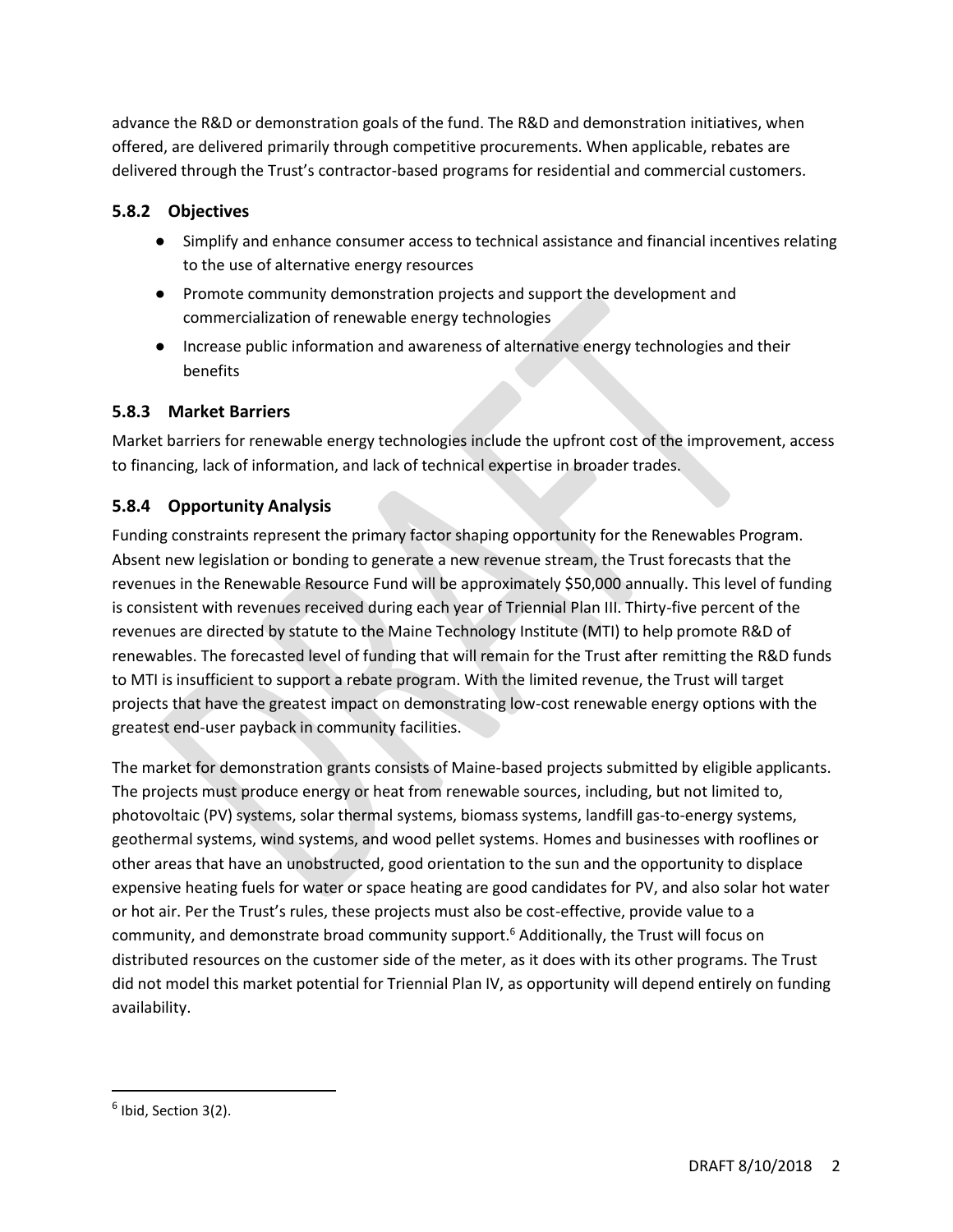In the event that a utility or the Commission determines that a specific area of the electricity grid is facing a potential reliability issue, and further that the high cost of solving that reliability issue through upgrades to the transmission and/or distribution system is more costly than "non-wires alternatives," there may be an initiative to procure alternatives such as distributed generation, demand response, energy storage, and incremental energy efficiency. In this situation, the value of new renewables could grow to the point that it is among the most cost-effective resources to serve the reliability needs of the targeted area. Should this occur, the Trust would have the ability to use its authority in the Renewable Resource Fund to rapidly and efficiently acquire suitable renewable non-wires alternatives through a targeted rebate initiative.

# **5.8.5 Program Design**

Given forecasted funding levels, the program will focus on community demonstration grants during the Triennial Plan IV period. As discussed above, these projects are most likely to have the strongest demonstration impact and greatest direct end-user payback for public facilities.

#### **Addressing Market Barriers**

The primary purpose of the demonstration grant initiative is to illustrate the potential value of a renewable energy technology or application. The grants help offset the large upfront cost often associated with renewable energy projects. By focusing on community demonstration projects, the program also works to increase public awareness and overcome barriers associated with lack of information. Additionally, by spurring additional activity in the renewable energy marketplace, the grants help build technical experience among Maine's local contractors and installers.

## **Measures Promoted**

Eligible projects will include installations of renewable energy equipment where the project demonstrates a simple payback determined by comparing the net installation costs with the value of energy generated over the life of the equipment. This program area focuses on customer-sited, renewable energy measures. Recipients of past grants have included solar electric PV, solar hot water, solar hot air panels, and biomass resources.

## **Incentives and Financial Considerations**

Contingent upon available funding, the Trust will continue to offer grants to stimulate best practices and projects that demonstrate novel or niche applications. As it did during the Triennial Plan III period, the Trust may defer grant offerings in a given fiscal year to allow revenues in the fund to accumulate. Once the pool of available funds reaches a sufficient level, the Trust will issue a request for proposals (RFP).

An increase in revenues to this fund would allow the Trust to offer more frequent rounds of competitive solicitations and to include demonstration of a broader array of technologies or applications. If the increase were significant, it also could enable the Trust to promote R&D of technologies or processes shown to fill a particular need or opportunity in the Maine economy and having good potential to be incorporated into the Trust's regular incentive programs.